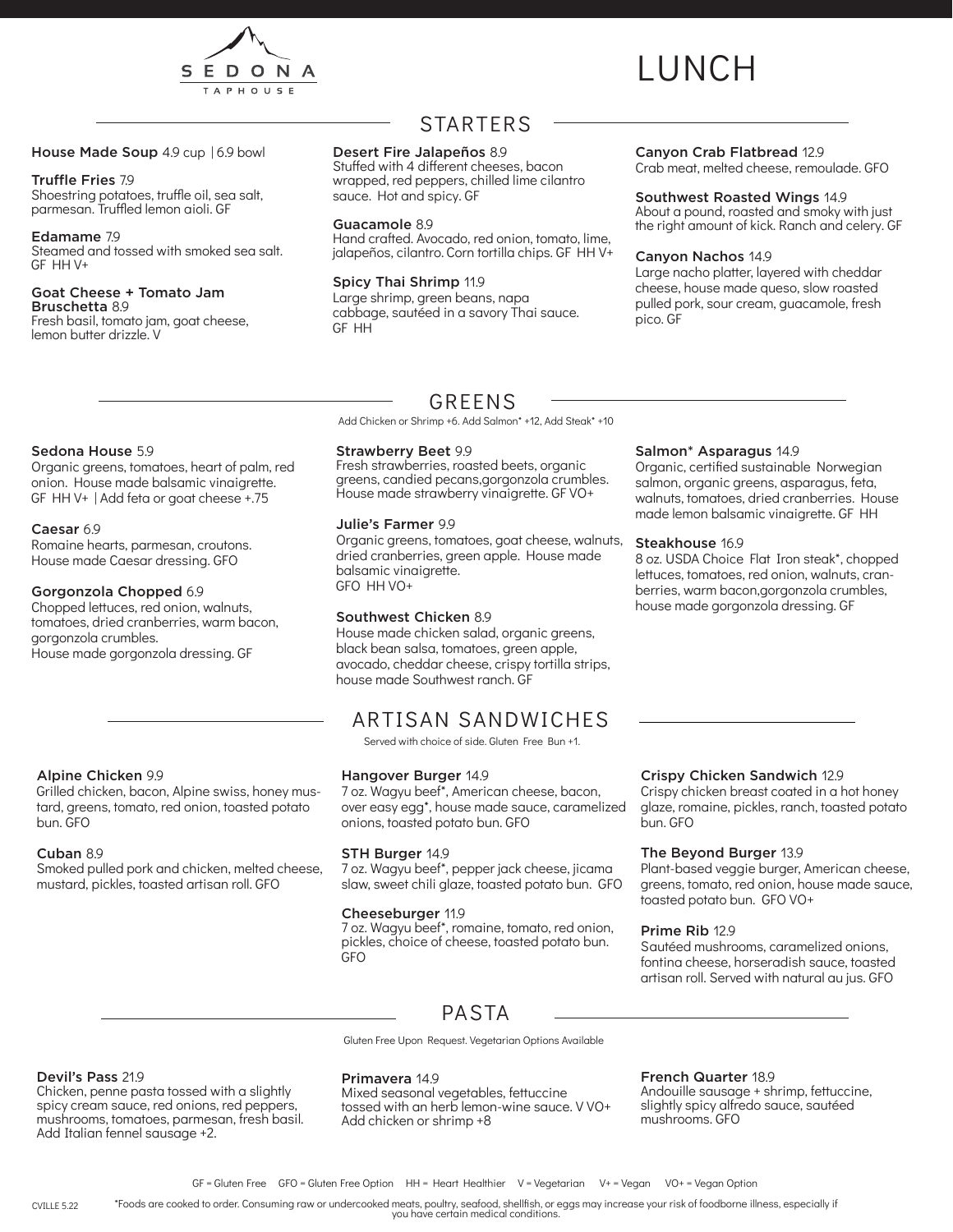### HANDHELDS

### SLIDERS

### 'Kobe Beef'

Wagyu beef, cheddar cheese, house made sauce, carmelized onions. With greens. 9

### **TACOS**

### Acapulco Fish

Broiled mahi mahi, sautéed onions, avocado, pineapple mango salsa, chimi aioli, cilantro. With greens. GFO 11

### FLATBREADS

#### South Rim Shrimp Shrimp, mozzarella, parmesan. fresh pico, avocado, cilantro. GFO 7.9

Italiano Italian fennel sausage, mozzarella, parmesan, fresh basil. GFO 7.9

Crab Cake House made, remoulade, greens, red onion. With greens. 11

> BBQ Chicken Chicken, BBQ sauce, melted mozzarella, red onion. GFO 7.9

Southwest Steak Seasoned tender steak,

> With greens. GFO 11

> > Margherita Fresh basil, olive oil, garlic, tomato, fresh mozzarella, parmesan, balsamic reduction glaze. GFO V 7.9

#### Goat Cheese + Basil Goat cheese, mozzarella, parmesan, fresh basil. GFO 7.9

ENTRÉES Antibiotic free, hormone free, cage free poultry. Organic, sustainable, antibiotic free salmon. Braveheart Black Angus Beef®. Toppings include: Seasoned Butter, Herb Butter, Lemon Butter, Lemon Basil Butter, Pineapple Mango Salsa (HH) or Chimichurri (HH).

### Hand Cut Filet Mignon\* 29.9

6 oz. Choice Braveheart Black Angus Beef®. Topped with seasoned butter. Choice of two house made sides. GF

#### Hand Cut NY Strip 29.9

11 oz. Choice Braveheart Black Angus Beef®. Topped with seasoned butter. Choice of two house made sides. GF

### Black Angus Flat Iron Steak\* 20.9

8 oz. USDA Choice. Choice of two house made sides. GF

### Grilled Chicken 18.9 8 oz. Side of BBQ.

Choice of two house made sides. GF HH

### Chicken Marsala 19.9

8 oz. Topped with our house made Marsala sauce and sautéed portabella mushrooms. Garlic whipped potatoes and steamed broccoli. GF

### Chuckawalla Chicken 17.9

8 oz. Topped with melted goat cheese, sun-dried tomatoes and a citrus garlic sauce. Garlic whipped potatoes and grilled asparagus. GF

### Norwegian Salmon\* 23.9

Organic, certified sustainable, fresh caught. Grilled with choice of topping and two house made sides. GF HH

### Crab Stuffed Shrimp 23.9

Large shrimp stuffed with jumbo lump crab meat, fresh spinach, lemon butter, garlic whipped potatoes. GF

### Seared Scallops 25.9

Large scallops topped with lemon butter. Garlic whipped potatoes and Southwest corn. GF

### SIDES

#### All sides are GF except Seasonal Squash Couscous. \*\*Indicates a premium side.

Organic Greens +3 Garlic Whipped Potatoes  $+3$ Steamed Broccoli +3 Shoestring French Fries +3 Grilled Asparagus +3 Fruit +3 Southwest Corn +3 Seasonal Squash Couscous +3 Grilled Vegetables  $+5$ Sweet Potato Fries\*\* +5 Roasted Brussels Sprouts\*\* +5

\*Consuming raw or undercooked meats, poultry, seafood, shellfish, or eggs may increase your risk of foodborne illness, especially if you have certain medical conditions. If you have a

food allergy, please speak to the owner, manager, chef or your server.

Salmon

Organic, certified sustainable salmon, greens, tomato, red onion, chimi aioli. With greens. 13

#### Dixie Smoked pulled pork and house made jicama slaw. With greens. ัด

Santa Fe Shrimp Crispy shrimp tossed with house

> With greens. GFO 14

black bean salsa, sautéed onions, chipotle aioli, cheddar cheese, fresh pico, cilantro. made picante aioli, jicama slaw, pineapple mango salsa, cilantro.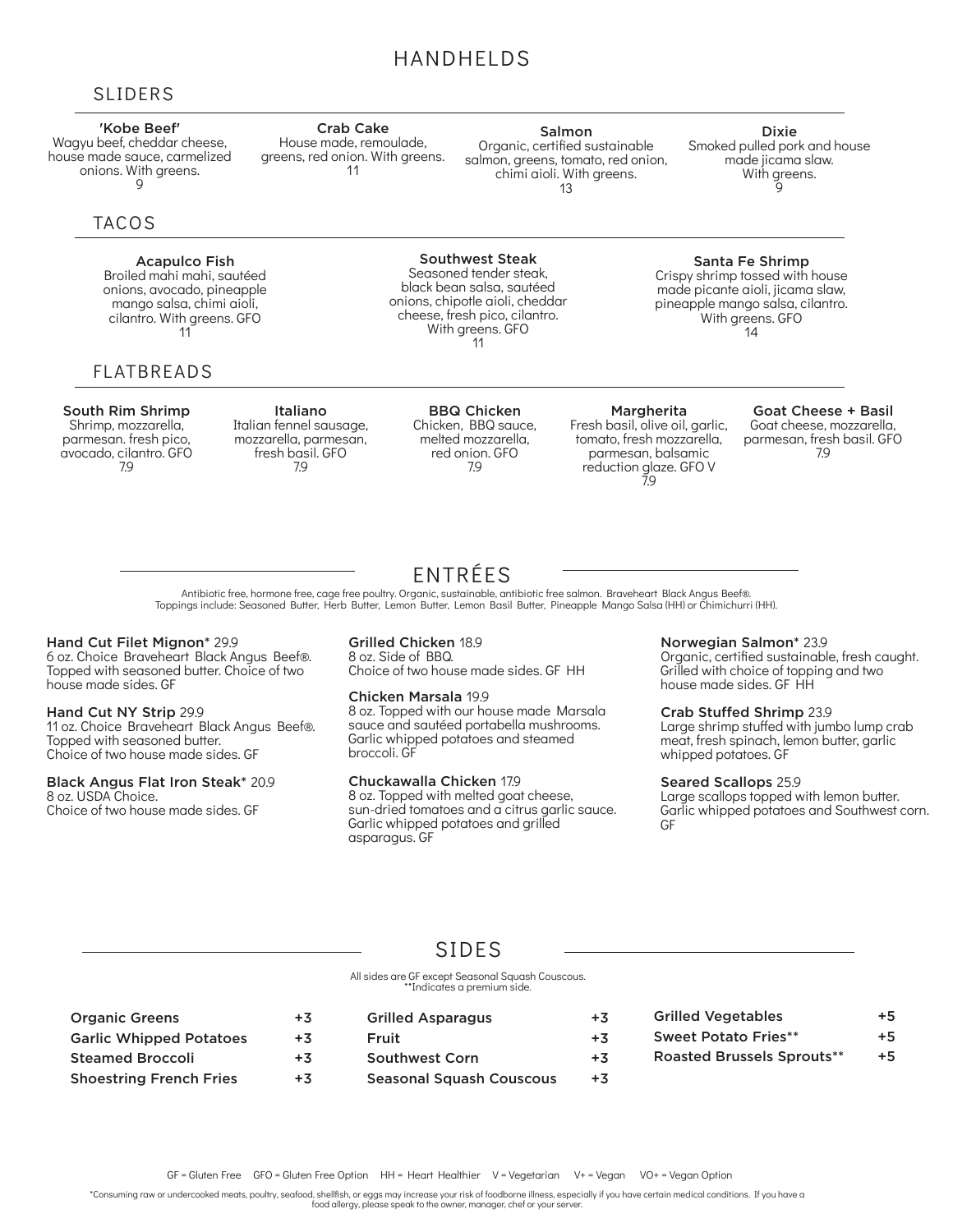## WINE

HOUSE 6 Chardonnay, Pinot Grigio, Pinot Noir, Cabernet Sauvignon.

|                      | <b>Villa Pozzi Moscato</b>              | Sicily, Italy              | 8 31    |
|----------------------|-----------------------------------------|----------------------------|---------|
|                      | <b>Heinz Eifel Riesling</b>             | Germany                    | 8 31    |
|                      | <b>Brancott Sauvignon Blanc</b>         | Marlborough, New Zealand   | 9 35    |
|                      | <b>Barone Fini Pinot Grigio</b>         | Trentino-Alto Adige, Italy | 8 31    |
| WHITE                | <b>Barboursville Pinot Grigio</b>       | Virginia                   | 10 39   |
|                      | Sartori Di Verona Pinot Grigio          | Veneto, Italy              | 7   27  |
|                      | Ærena Chardonnay                        | California                 | 10 39   |
|                      | <b>Hess Select Chardonnay</b>           | California                 | 32      |
|                      | Kenwood 'Yulupa' Chardonnay             | Monterey, California       | 8 31    |
|                      | <b>Angeline Pinot Noir</b>              | California                 | 8 31    |
|                      | La Madeline Cabernet-Merlot             | Pays d'Oc, France          | 8 31    |
|                      | Trapiche Malbec, Oak Cask               | Mendoza, Argentina         | 8 31    |
|                      | <b>Portillo Malbec</b>                  | Mendoza, Argentina         | 39      |
|                      | Zuccardi 'Serie A' Malbec               | Mendoza, Argentina         | 10   39 |
| RED                  | Cousiño-Macul Antiguas Reservas Merlot  | Maipo Valley, Chile        | 8 31    |
|                      | Cousiño-Macul Antiguas Riserva          | Maipo Valley, Chile        | 10 39   |
|                      | <b>Cabernet Sauvignon</b>               |                            |         |
|                      | Josh Cellars Cabernet Sauvignon         | California                 | 9 35    |
|                      | <b>Barboursville Cabernet Sauvignon</b> | Virginia                   | 10   39 |
|                      | Los Dos                                 | Campo de Borja, Spain      | 7 27    |
| É<br>$\omega$        | Meiomi                                  | California                 | 9 35    |
| $\circ$<br>$\propto$ | Fleur de Mer                            | Provence, France           | 45      |
|                      | <b>Dibon Cava Brut</b>                  | Spain                      | 44      |
|                      | <b>Maschio Prosecco</b>                 |                            |         |
|                      | Mumm Sparkling Rosé                     | Veneto, Italy              | 9       |
| SPARKLING            | Mumm Napa Brut Prestige                 | Napa Valley, California    | 49      |
|                      |                                         | Napa Valley, California    | 49      |
|                      | Veuve Cliquot 'Yellow Label'            | Champagne, France          | 90      |

### WINES OF INTEREST

| Stintson Vineyards Sauvignon Blanc | Charlottesville, Virginia | 36 |
|------------------------------------|---------------------------|----|
| La Crema Pinot Noir                | Sonoma, California        | 54 |
| Kenwood Jack London Merlot         | Sonoma, California        | 46 |
| RESERVE SELECTION                  |                           |    |

| Beringer 'Private Reserve' Chardonnay | Napa Valley, California, | 80 |
|---------------------------------------|--------------------------|----|
| Erath Pinot Noir Resplendent          | Oregon                   | 52 |
| Peju Cabernet Sauvignon               | Napa Valley, California  | 90 |